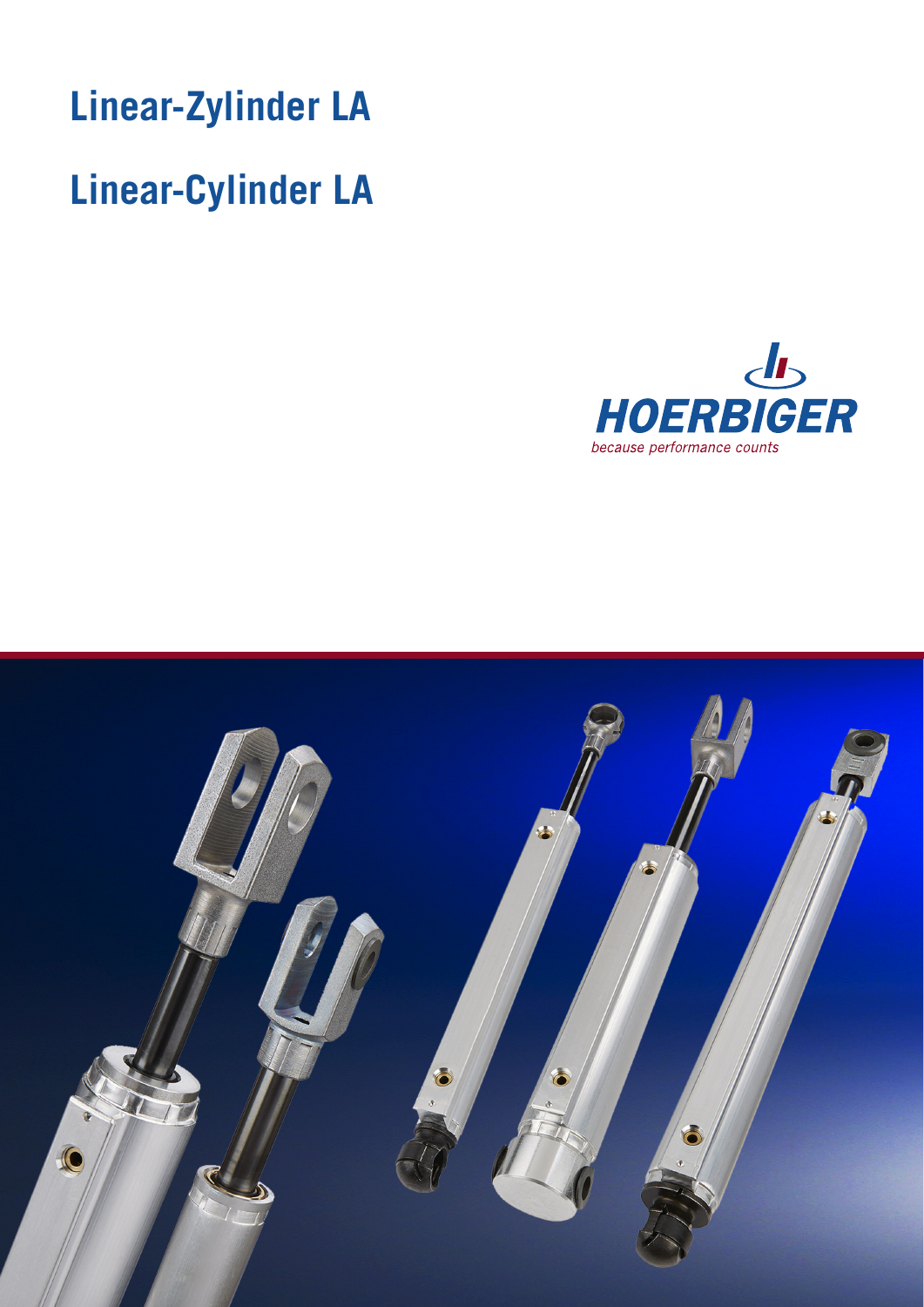### **Beschreibung Description**

Bei den LA-Zylindern handelt es sich um doppeltwirkende Differentialzylinder.

Aufbau siehe Abbildung 1:

The LA-cylinders are double-acting differential cylinders.

Composition see on the illustration 1 below:



Abb. / ill. 1: Aufbau Zylinder / design cylinder

Es stehen Kolbendurchmesser von 13 - 25 mm zur Verfügung.

Die Zylinder erfüllen höchste Dichtheitsanforderungen.

Diese Zylinderbauart erfüllt seit Jahren höchste Standards im automotiven Sektor.

Eingesetzt werden die Zylinder u. a. beim Öffnen/Schließen von Cabrio-Dächern und Heckklappen.

Piston diameters are available between 13 and 25 mm.

The cylinder fulfills highest requirements of leak-tightness.

The cylinder building class fulfilled highest standards at automotive sector for years.

They were used amongst others for opening/closing cabriolet roof-tops and boot lids.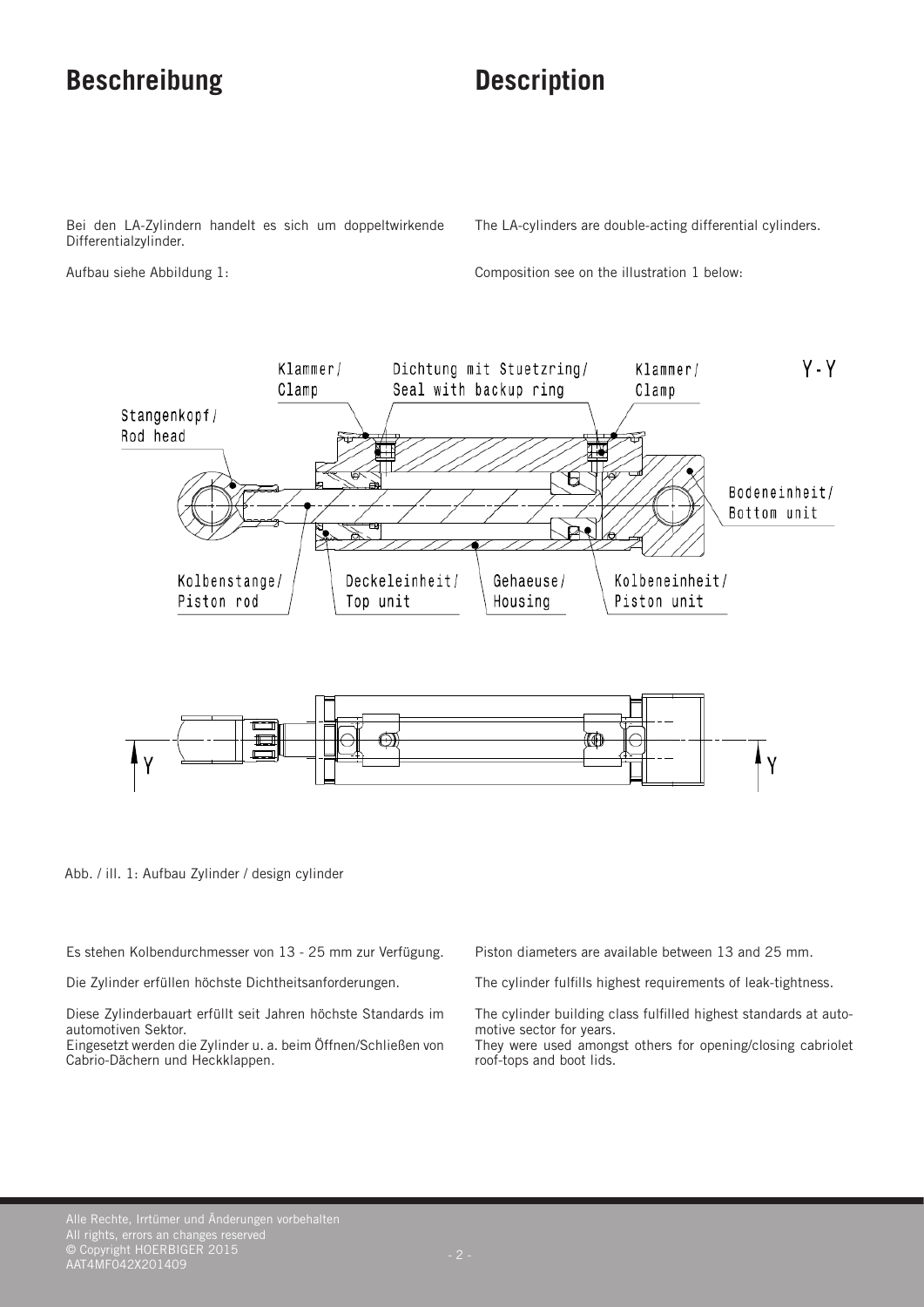### **Einbauvorteile / Anwendungsbeispiele Installation advantages / Advice for users**



### **Schwenken**

Das Konstruktionsprinzip ermöglicht aufgrund der variablen Schlauchverlegungen, dass die Schläuche einen kleinen Schwenkwinkel aufweisen, d.h. es ergibt sich eine günstige Lage der Schlauchleitungen zum hinteren Schwenkauge.

### **Reihenanordnung**

Das Konstruktionsprinzip ermöglicht Mehrfachanordnungen von Zylindern mit kleinen Mittelabständen (UB, siehe Seite 8).

### **Swivelling**

The design principle enables due to the variable hose linings that the hoses have a small rotational angle, i. e. it results in a suitable position of the hoses at the rear spherical eye.

### **Multiple arrangement**

The design enables the use of a varity of cylinder arrangements with minimum pitch centres (U<sub>B</sub>, see page 8).

### **Allgemein**

## **Kenngrößen Characteristics**

#### **General**

| <b>Bauart</b>                          | Doppeltwirkender Zylinder<br>mit einseitiger Kolbenstange          | Design                    | Double-acting cylinder with<br>differential piston                 |  |  |  |
|----------------------------------------|--------------------------------------------------------------------|---------------------------|--------------------------------------------------------------------|--|--|--|
| Anschlußart                            | Nippelanschluss mit<br>Schiebeklammer                              | Connection                | Nipple connector with<br>sliding clamp                             |  |  |  |
| Einbaulage                             | beliebig                                                           | Installation              | as required                                                        |  |  |  |
| <b>Hydraulisch</b>                     |                                                                    | <b>Hydraulic</b>          |                                                                    |  |  |  |
| Betriebsdruckbereich                   | je nach Anwendung bis max.<br>200 bar*                             | Operating pressure range  | according to application up to<br>max. 200 bar*                    |  |  |  |
| Filtration empfohlen                   | max. $40 \mu m$                                                    | Filtration recommended    | max. $40 \mu m$                                                    |  |  |  |
| Hydrauliköle                           | Castrol Vitamol ZH-M<br>Castrol Vitamol 4004<br>Aeroshell Fluid 41 | Hydraulic fluid           | Castrol Vitamol ZH-M<br>Castrol Vitamol 4004<br>Aeroshell Fluid 41 |  |  |  |
| Zulässige<br><b>Hubgeschwindigkeit</b> | max. 200 mm/sec (12 m/min)                                         | Permitted<br>piston speed | up to 200 mm/sec (12 m/min)                                        |  |  |  |
| Laufleistung                           | 20.000 m<br>max. Hub-Anzahl (Doppelhub)<br>40.000 Zyklen           | Service performance       | 20,000 m<br>max. stroke quantity (double<br>stroke) 40,000 cycles  |  |  |  |
| Kolbendichtung                         | Flachdichtring mit<br>Kolbendichtring                              | Piston seal               | Flat seal ring with<br>piston seal ring                            |  |  |  |
| Kolbenstangendichtung                  | Lippendichtung                                                     | Piston rod seal           | Lip seal                                                           |  |  |  |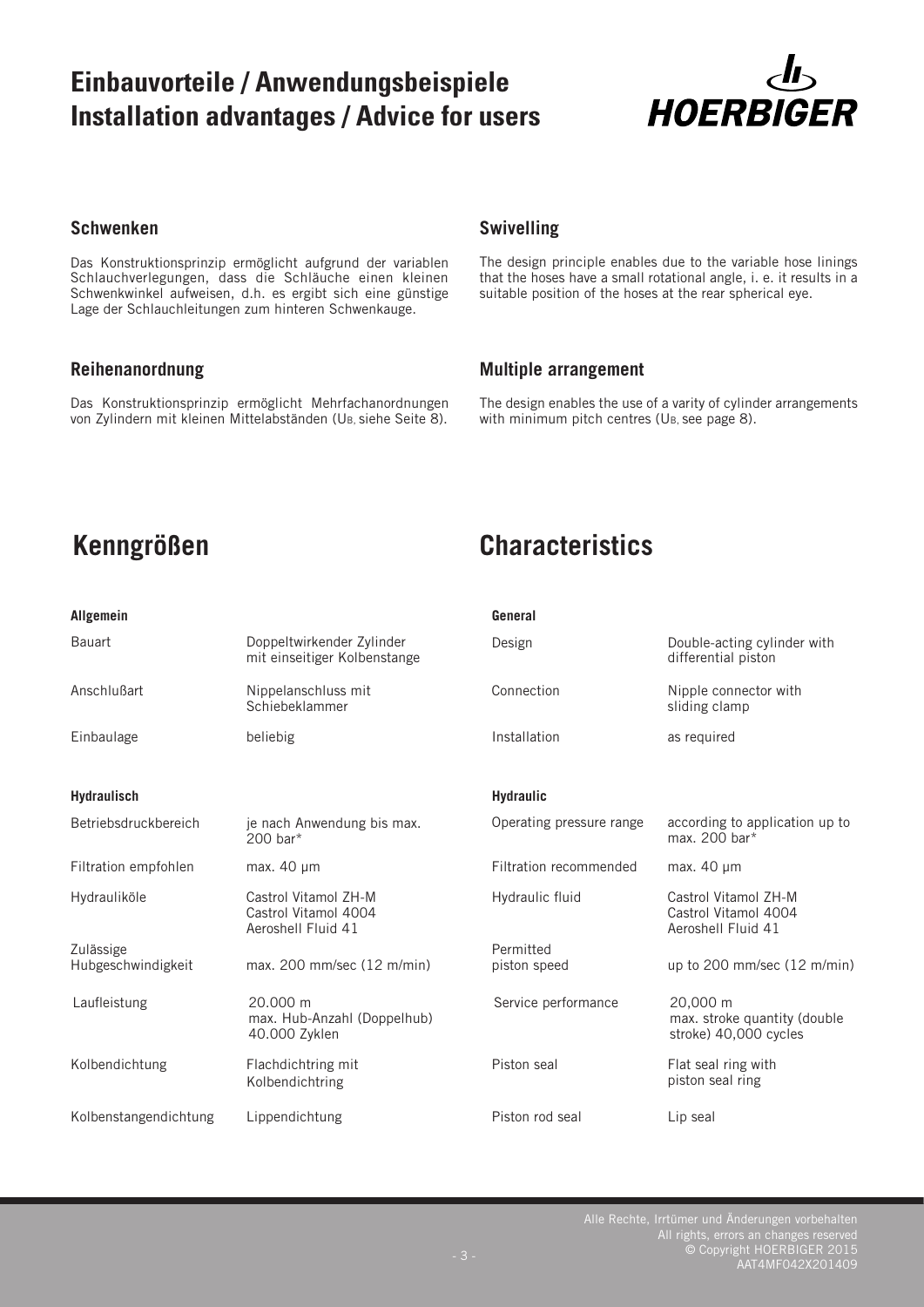## **Technische Anforderungen Technical Requirements**

| <b>Betriebstemperatur</b>                                                   | $-20+80^{\circ}C$                                                                                                                                          | <b>Operation temperature</b>                        | $-20+80^{\circ}C$                                                                                                                                                   |
|-----------------------------------------------------------------------------|------------------------------------------------------------------------------------------------------------------------------------------------------------|-----------------------------------------------------|---------------------------------------------------------------------------------------------------------------------------------------------------------------------|
| Lagertemperatur<br>im unbelasteten Zustand                                  | $-40+95^{\circ}C$<br>Extremtemperaturen für<br>max. 3 Tage                                                                                                 | <b>Storage temperature</b><br>in unencumbered state | $-40+95^{\circ}C$<br>Extreme temperatures for<br>max. 3 days                                                                                                        |
| Sondertemperatur im<br>unbelasteten Zustand                                 | $110 \degree C$<br>$3 \times 50$ min                                                                                                                       | <b>Special temperature</b><br>no-load condition     | $110 \degree C$<br>$3 \times 50$ min                                                                                                                                |
| Temperaturwechselprüfung                                                    | nach DIN EN 60068-2-14                                                                                                                                     | Alternating temperature test                        | according to<br>IEC 60068-2-14                                                                                                                                      |
| Feuchte Wärme, konstant                                                     | nach DIN EN 60068-2-78                                                                                                                                     | Damp heat, consant                                  | according to<br>IEC 60068-2-78                                                                                                                                      |
| Feuchte Wärme, zyklisch                                                     | nach DIN EN 60068-2-30<br>Variante 1                                                                                                                       | Damp heat, cyclic                                   | according to<br>IEC 60068-2-30, version 1                                                                                                                           |
| Korrosionsprüfung auf<br><b>Funktion im eingefahrenen</b><br><b>Zustand</b> | Salzsprühnebeltest nach<br><b>DIN FN ISO 9227</b><br>420h, 96h auf Rotrost                                                                                 | <b>Corrosion check on function</b>                  | Salt spray test according to<br><b>DIN EN ISO 9227</b><br>420h, 96h onto Red Rust                                                                                   |
|                                                                             | Funktionsteil Kolbenstange:<br>Salzsprühnebeltest nach<br><b>DIN EN ISO 9227</b><br>144h<br>(im nicht polierten Bereich: 72h<br>nach DIN EN ISO 10289 5/-) |                                                     | Functional device piston rod:<br>Salt spray test according to<br><b>DIN EN ISO 9227</b><br>144h<br>(on unpolished area: 72h accor<br>ding to DIN EN ISO 10289 5/- ) |
| Ozon- und UV-Beständigkeit                                                  | gegen die in der Umwelt üblich<br>vorhandenen Konzentrationen                                                                                              | Ozone-resistence                                    | against commonly accepted con<br>centrations in the environment                                                                                                     |
| <b>EU-Richtlinien</b>                                                       | - Richtlinie 2000/53/EG über<br>Altfahrzeuge<br>- REACH-Richtlinie EU143/22011                                                                             | <b>EU-Directives</b>                                | - Directive 2000/53/EU about end<br>of life vehicles<br>- REACH-Directive EU143/22011                                                                               |

### **Mechanische Festigkeit Mechanically strength**

| Schwingen, sinusförmig                 | nach DIN EN 60068-2-6                                  | Vibration, sinusoidal                       | according to IEC 60068-2-6                                    |
|----------------------------------------|--------------------------------------------------------|---------------------------------------------|---------------------------------------------------------------|
| Schwingen,<br><b>Breitbandrauschen</b> | nach DIN EN 60068-2-64                                 | Vibration, broadband<br>random and guidance | according to IEC 60068-2-64                                   |
| <b>Schocken</b>                        | nach<br>DIN EN 60068-2-27<br>18 Stöße mit 50g, 11ms    | <b>Shocking</b>                             | according to<br>IEC 60068-2-27<br>18 shocks with 50g, 11ms    |
| <b>Dauerschocken</b>                   | nach<br>DIN EN 60068-2-29<br>15.000 Stöße mit 30g, 6ms | <b>Continious shocking</b>                  | according to<br>IEC 60068-2-29<br>15,000 shocks with 30g, 6ms |

\* Auslegung kann bei Bedarf angefordert werden \* as needed, please request dimensioning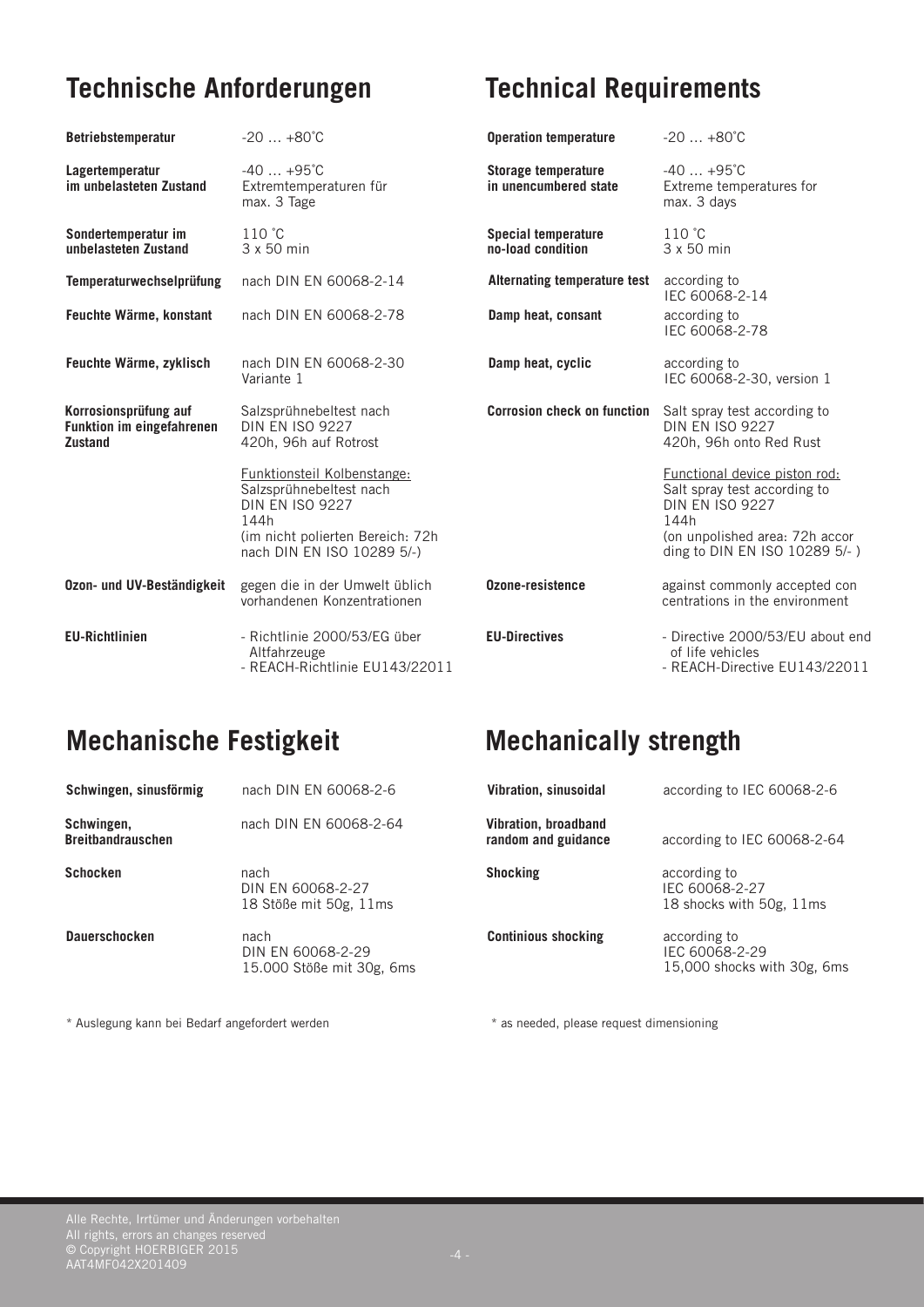# **Tabelle theoretisch wirksame Zylinderflächen Index of theoretically effective cylinder areas**

| <b>Zylinderbaureihe</b><br><b>Cylinder series</b><br>LA | <b>Flächenverhältnis</b><br>Area ratio<br>A1: A3 | Kolbenfläche<br>Piston area<br>A1 $[cm^2]$ | Kolbenstangenfläche<br>Piston rod area<br>A2 $[cm2]$ | Kolbenringfläche<br>Piston ring area<br>A3 $[cm2]$ |
|---------------------------------------------------------|--------------------------------------------------|--------------------------------------------|------------------------------------------------------|----------------------------------------------------|
| 13/08                                                   | 1,6                                              | 1,33                                       | 0,50                                                 | 0,82                                               |
| 14/08                                                   | 1,5                                              | 1,54                                       | 0,50                                                 | 1,04                                               |
| 14/09                                                   | 1,7                                              | 1,54                                       | 0,64                                                 | 0,90                                               |
| 16/10                                                   | 1,6                                              | 2,01                                       | 0,79                                                 | 1,23                                               |
| 18/10                                                   | 1,4                                              | 2,54                                       | 0,79                                                 | 1,76                                               |
| 18/12                                                   | 1,8                                              | 2,54                                       | 1,13                                                 | 1,41                                               |
| 20/10                                                   | 1,3                                              | 3,14                                       | 0,79                                                 | 2,36                                               |
| 20/12                                                   | 1,6                                              | 3,14                                       | 1,13                                                 | 2,01                                               |
| 22/10                                                   | 1,3                                              | 3,80                                       | 0,79                                                 | 3,02                                               |
| 22/12                                                   | 1,4                                              | 3,80                                       | 1,13                                                 | 2,67                                               |
| 25/12                                                   | 1,3                                              | 4,91                                       | 1,13                                                 | 3,78                                               |

# **Tabelle maximale Hublängen Index of max. stroke length**

| Zylinderbaureihe /<br><b>Cylinder series</b><br>LA | max. Hublänge $(mm)^*$ /<br>max. stroke length (mm)* |
|----------------------------------------------------|------------------------------------------------------|
| 13/08                                              | 300                                                  |
| 14/08                                              | 300                                                  |
| 14/09                                              | 300                                                  |
| 16/10                                              | 300                                                  |
| 18/10                                              | 300                                                  |
| 18/12                                              | 300                                                  |
| 20/10                                              | 300                                                  |
| 20/12                                              | 300                                                  |
| 22/10                                              | 300                                                  |
| 22/12                                              | 300                                                  |
| 25/12                                              | 300                                                  |

\* ohne Berücksichtigung der Knicklänge (abhängig von der Anwendung!)

\* without considering the column length (depends on application!)

Für eine optimale Kraftübertragung liegt der Betriebsdruck bei 60 - 200 bar.

#### **Querkräfte auf die Kolbenstange sind auszuschließen.**

Losfahrkräfte bei Betrieb mit internen Anschlägen auf Anfrage.

Die Hublänge ist in 25 mm Schritten wählbar. Stroke length is selectable in 25 mm steps.

Zwischenschritte (Hub): auf Anfrage intermediate steps (stroke): on request

Hublängen unter 25 mm bzw. über 300 mm: auf Anfrage Stroke length below 25 mm or rather above:

For optimum force transfer, the operating pressure is 60 to 200 bar.

#### **Radial forces on the piston rod must be eliminated.**

Pull out forces in operation with internal stops on request.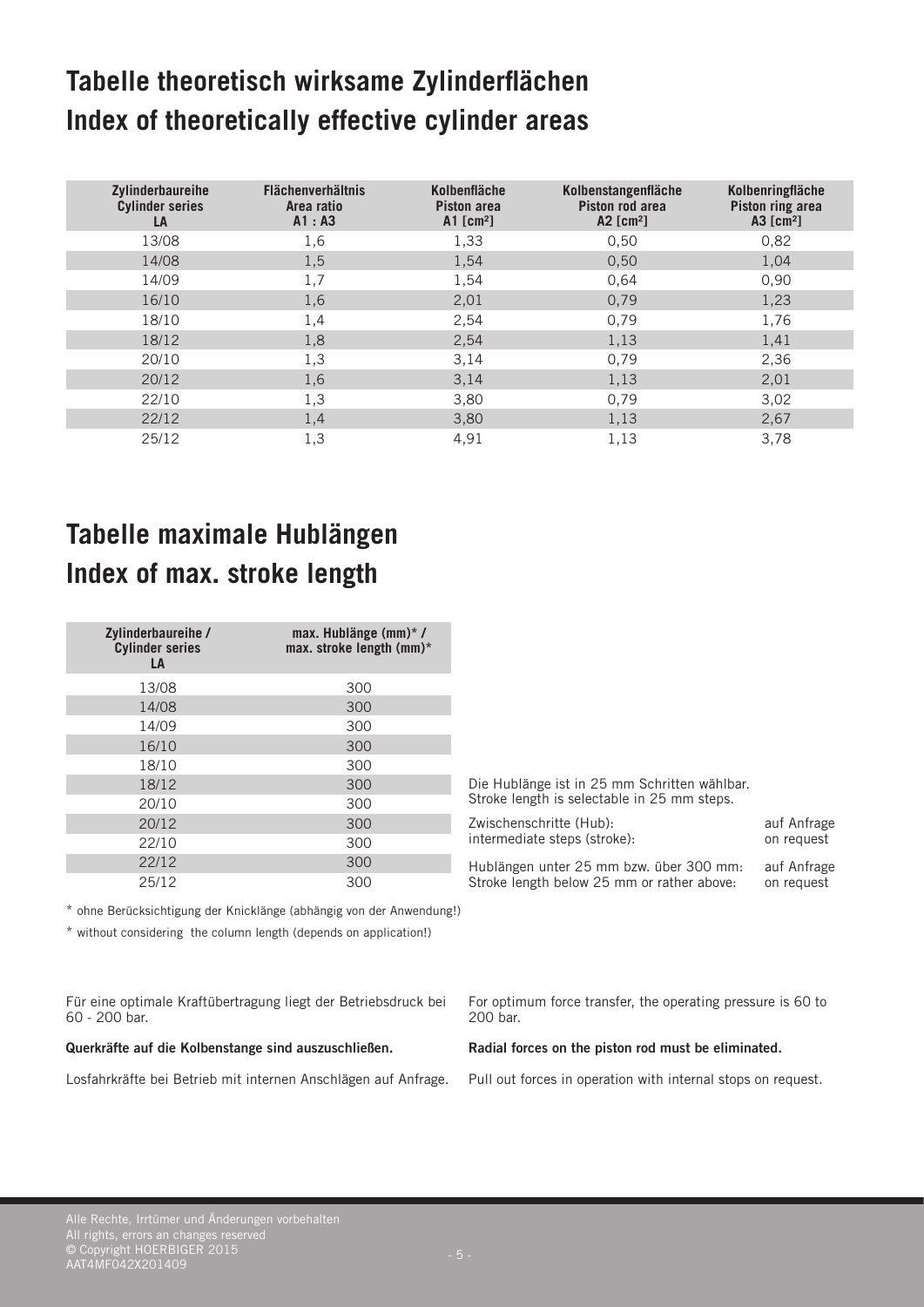# **Ausführungen / Maße Versions / dimensions**









 $Y2-Y2$ 

Abb. / ill. 2: Abmessungen / dimensions

| øD | ød | Boden /<br>bottom               | A + Hublänge /<br>$A +$ stroke length | $\mathbf{g} \mathbf{B}^{+0,3}$ | $C^{+0,4}_{-0,2}$ | $G \pm 0.1$ | $K_{\pm 0,1}$ |
|----|----|---------------------------------|---------------------------------------|--------------------------------|-------------------|-------------|---------------|
| 13 | 8  | $A_1/A_2/B_1$                   | 46,2                                  | 17,1                           | 25,25             | 14,2        | 20,6          |
| 14 | 8  | $A_1/A_2/B_1$                   | 46,2                                  | 18,1                           | 26,25             | 14,2        | 20,6          |
|    | 9  | $A_1/A_2/B_1$                   | 46,2                                  | 18,1                           | 26,25             | 14,2        | 20,6          |
| 16 | 10 | A <sub>2</sub> /B <sub>1</sub>  | 46,4                                  | 21,1                           | 28,75             | 14,2        | 20,6          |
|    | 10 | A <sub>2</sub> / A <sub>3</sub> | 46,4                                  | 24,1                           | 31,25             | 13,2        | 20,6          |
| 18 |    | B <sub>1</sub>                  | 44,6                                  | 24,1                           | 31,25             | 13,2        | 20,6          |
|    | 12 | A <sub>2</sub> / A <sub>3</sub> | 46,6                                  | 24,1                           | 31,25             | 13,2        | 20,6          |
|    |    | B <sub>1</sub>                  | 44,6                                  | 24,1                           | 31,25             | 13,2        | 20,6          |
|    |    | A <sub>2</sub> / A <sub>3</sub> | 46,6                                  | 26,1                           | 33,25             | 13,2        | 20,6          |
| 20 |    | B <sub>1</sub>                  | 44,6                                  | 26,1                           | 33,25             | 13,2        | 20,6          |
|    |    | A <sub>2</sub> / A <sub>3</sub> | 46,6                                  | 26,1                           | 33,25             | 13,2        | 20,6          |
|    |    | B <sub>1</sub>                  | 44,6                                  | 26,1                           | 33,25             | 13,2        | 20,6          |
| 22 | 10 | A <sub>2</sub> / A <sub>3</sub> | 50,6                                  | 29,1                           | 35,75             | 17,7        | 17,7          |
|    | 12 | A <sub>2</sub> / A <sub>3</sub> | 50,6                                  | 29,1                           | 35,75             | 17,7        | 17,7          |
| 25 | 12 | A <sub>3</sub>                  | 53,8                                  | 32,1                           | 38,75             | 20,2        | 20,2          |

| øD | ød | Boden /<br>bottom | Stangenkopf /<br>rod head | Gewicht ca./<br>weight approx. |
|----|----|-------------------|---------------------------|--------------------------------|
| 13 | 8  | A <sub>1</sub>    | A <sub>2</sub>            | 180 g                          |
| 14 | 8  | A <sub>1</sub>    | A <sub>1</sub>            | 190 g                          |
| 14 | 9  | A <sub>2</sub>    | A <sub>2</sub>            | 200 <sub>g</sub>               |
| 16 | 10 | A <sub>2</sub>    | A <sub>2</sub>            | 250 <sub>g</sub>               |
| 18 | 10 | A <sub>2</sub>    | A <sub>2</sub>            | 290 g                          |
| 18 | 12 | A <sub>2</sub>    | A <sub>2</sub>            | 310 g                          |
| 20 | 10 | A <sub>2</sub>    | A <sub>2</sub>            | 320 g                          |
| 20 | 12 | A <sub>2</sub>    | A <sub>2</sub>            | 340 g                          |
| 22 | 10 | A <sub>2</sub>    | A <sub>2</sub>            | 340 g                          |
| 22 | 12 | A <sub>2</sub>    | A <sub>2</sub>            | 370 g                          |
| 25 | 12 | Αз                | A <sub>3</sub>            | 430 g                          |

Es handelt sich lediglich um beispielhafte Gewichtsangaben eines unbefüllten LA-Zylinders gemäß dargestellter Konfiguration.

Grundlage für die Ermittlung des Gewichtes:  $Hub = 100$ mm Überlänge LZ = 0mm

Exemplary weight specification of an unfilled LA cylinder referred to the described configuration.

Basis for the declaration of weight:  $stroke = 100mm$ excess length  $LZ = 0$ mm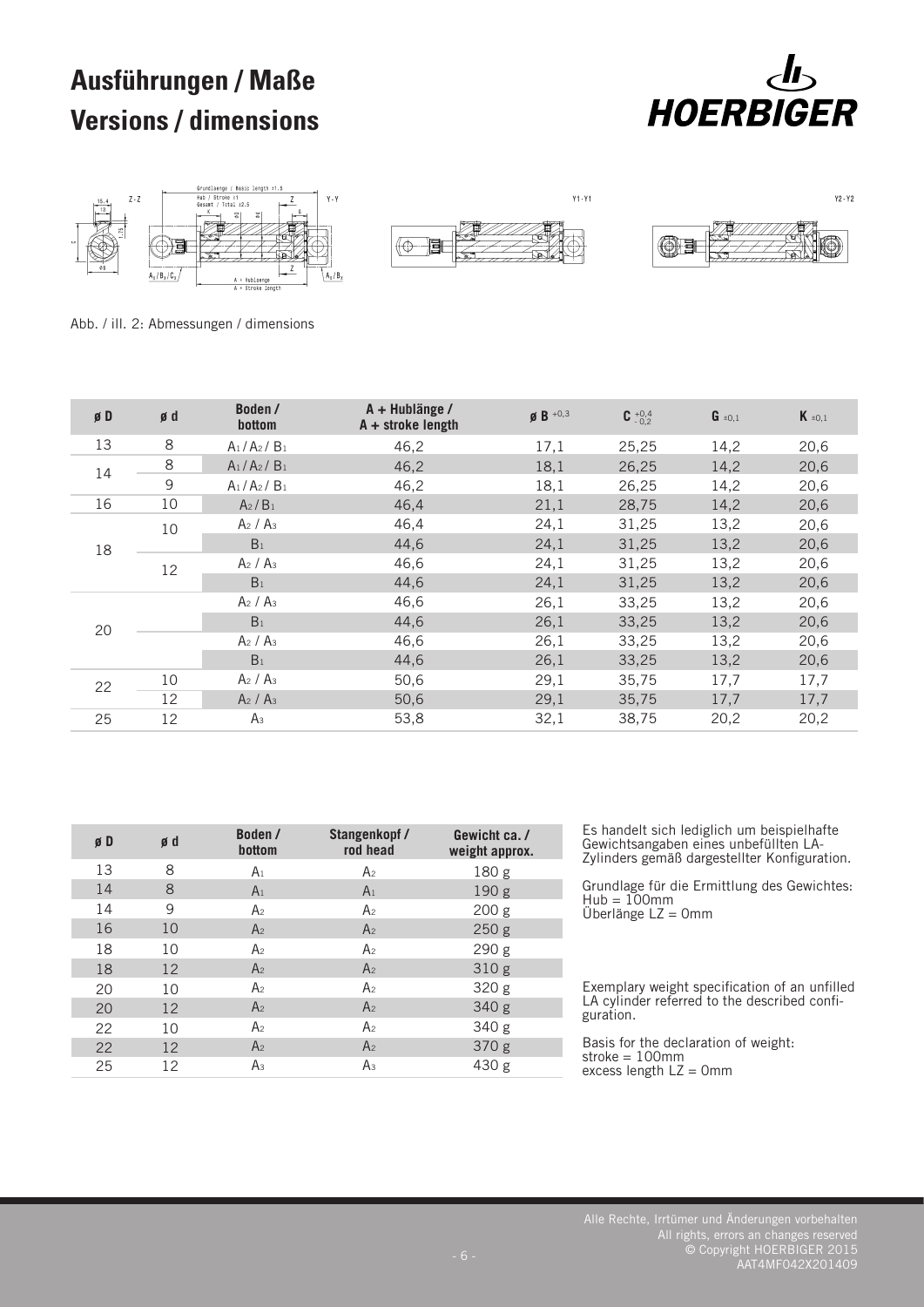# **Befestigungsteile Fixing components**

|                         |                                                                      | 8                  | 9 <sup>1</sup>     | Stangen / rod ø<br>$10\,$ | $12$               | $A_1$<br>$6 \text{ mm}$ | $A_{2}$<br>$8 \text{ mm}$ | $A_{3}$<br>$10 \text{ mm}$ | $B_1$<br>13 mm $\rho$ NB |
|-------------------------|----------------------------------------------------------------------|--------------------|--------------------|---------------------------|--------------------|-------------------------|---------------------------|----------------------------|--------------------------|
|                         | $13$                                                                 | $\pmb{\mathsf{X}}$ |                    |                           |                    | $\Box$                  | $\Box$                    |                            | $\Box$                   |
|                         | 14                                                                   | $\pmb{\mathsf{X}}$ | $\pmb{\mathsf{X}}$ |                           |                    | $\Box$                  | $\Box$                    |                            | $\Box$                   |
|                         | $16\,$                                                               |                    |                    | $\pmb{\mathsf{X}}$        |                    |                         | $\Box$                    |                            | $\Box$                   |
| Kolben /<br>piston<br>ø | 18                                                                   |                    |                    | $\pmb{\mathsf{X}}$        | $\pmb{\mathsf{X}}$ |                         | $\Box$                    | $\Box$                     | $\Box$                   |
|                         | $20\,$                                                               |                    |                    | $\pmb{\mathsf{X}}$        | $\pmb{\mathsf{X}}$ |                         | $\Box$                    | $\Box$                     | $\Box$                   |
|                         | ${\bf 22}$                                                           |                    |                    | $\pmb{\mathsf{X}}$        | $\pmb{\mathsf{X}}$ |                         | $\Box$                    | $\Box$                     |                          |
|                         | ${\bf 25}$                                                           |                    |                    |                           | $\pmb{\mathsf{X}}$ |                         |                           | $\Box$                     |                          |
|                         | $\mathsf{A}_1$ 6 $\mathsf{mm}$                                       |                    | $\checkmark$       |                           |                    |                         |                           |                            |                          |
|                         | $\begin{array}{c} \mathsf{A}_2 \\ \mathsf{8} \text{ mm} \end{array}$ |                    |                    |                           | $\checkmark$       |                         |                           |                            |                          |
|                         | $A_3$<br>10 mm                                                       |                    |                    | $\checkmark$              | $\checkmark$       |                         |                           |                            |                          |
|                         | $\frac{B_1}{13 \text{ mm}}$                                          | $\checkmark$       |                    | $\checkmark$              | $\checkmark$       |                         |                           |                            |                          |
|                         | $\begin{array}{c} {\rm C} \\ 6~{\rm mm} \end{array}$                 | ✓                  | $\checkmark$       |                           |                    |                         |                           |                            |                          |
|                         | $\begin{array}{c} {\rm C_2} \\ 8~{\rm mm} \end{array}$               |                    | $\checkmark$       |                           | $\checkmark$       |                         |                           |                            |                          |
| ø NB                    | $C_3$<br>10 mm                                                       |                    |                    | $\checkmark$              | $\checkmark$       |                         |                           |                            |                          |

Alle Rechte, Irrtümer und Änderungen vorbehalten All rights, errors an changes reserved © Copyright HOERBIGER 2015 AAT4MF042X201409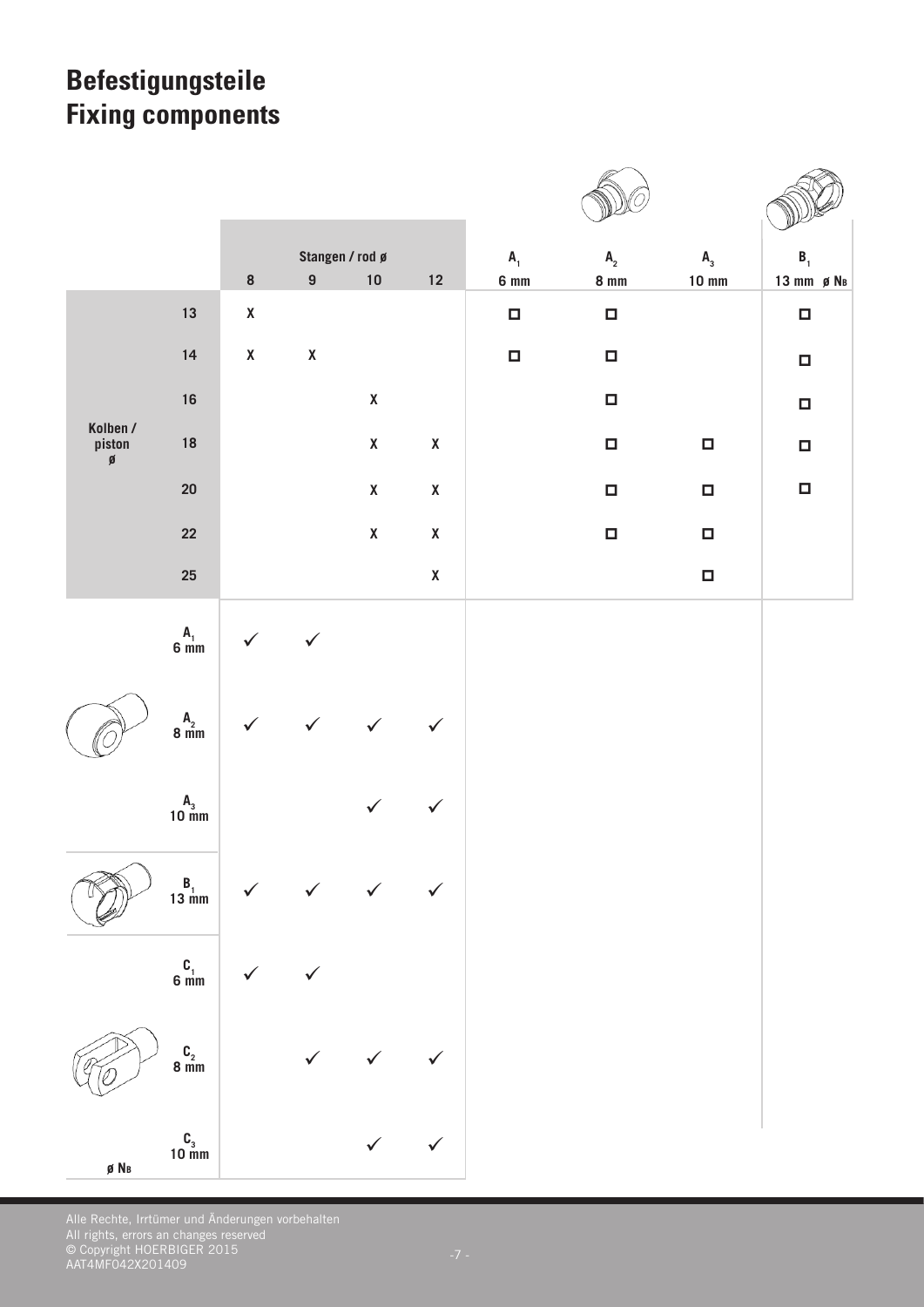### **Mögliche Bodeneinheiten Potential bottom units**



 $A_{x}$ 



Ball joint according to DIN 71803-13

Bolzen 6 mm / 8 mm / 10 m Bolt 6 mm / 8 mm / 10 mm

### **Tabelle Maße Bodeneinheit (mm) Index of dimensions bottom unit (mm)**

 $90^{\circ}$ 

| Bodeneinheit /<br>bottom unit | $\boldsymbol{\mathsf{g}}$ D | $L_{B}$        | $L_{B1}$ ±0,4  | $\emptyset$ N <sub>B</sub> | $M_R^{\pm 0,3}$ | $\boldsymbol{\mathsf{U}}_{\texttt{B}}$ +0,3 |
|-------------------------------|-----------------------------|----------------|----------------|----------------------------|-----------------|---------------------------------------------|
| A <sub>1</sub>                | 13                          | 7              | 7              | 6                          | 17              | 19                                          |
|                               | 14                          | 7              | $\overline{7}$ | 6                          | 18              | 20                                          |
|                               | 13                          | 8              | 8              | 8                          | 17              | 19                                          |
|                               | 14                          | $\,8\,$        | 8              | $\,8\,$                    | 18              | 20                                          |
|                               | 16                          | 8              | 8              | 8                          | 21              | 21,8                                        |
| A <sub>2</sub>                | 18                          | $\,8\,$        | 8              | $\,8\,$                    | 25              | 24                                          |
|                               | 20                          | 8              | 8              | 8                          | 28              | 28,2                                        |
|                               | 22                          | $\overline{9}$ | 9              | $\,8\,$                    | 30              | 32                                          |
|                               | 18                          | $\mathsf 9$    | 9              | 10                         | 28              | 25                                          |
| $A_{3}$                       | 20                          | 9              | $\mathcal{G}$  | 10                         | 30              | 27                                          |
|                               | 22                          | 9,5            | 9              | 10                         | 30              | 32                                          |
|                               | 25                          | 9              | $\mathcal{G}$  | 10                         | 36              | 33                                          |
|                               | 13                          | 12,5           | 10             |                            | 18,7            | 12,3                                        |
|                               | 14                          | 12,5           | 10             |                            | 18,7            | 12,3                                        |
| B <sub>1</sub>                | 16                          | 12,5           | 10             |                            | 18,7            | 12,3                                        |
|                               | 18                          | 13             | 10             |                            | 18,7            | 12,3                                        |
|                               | 20                          | 13             | 10             |                            | 18,7            | 12,3                                        |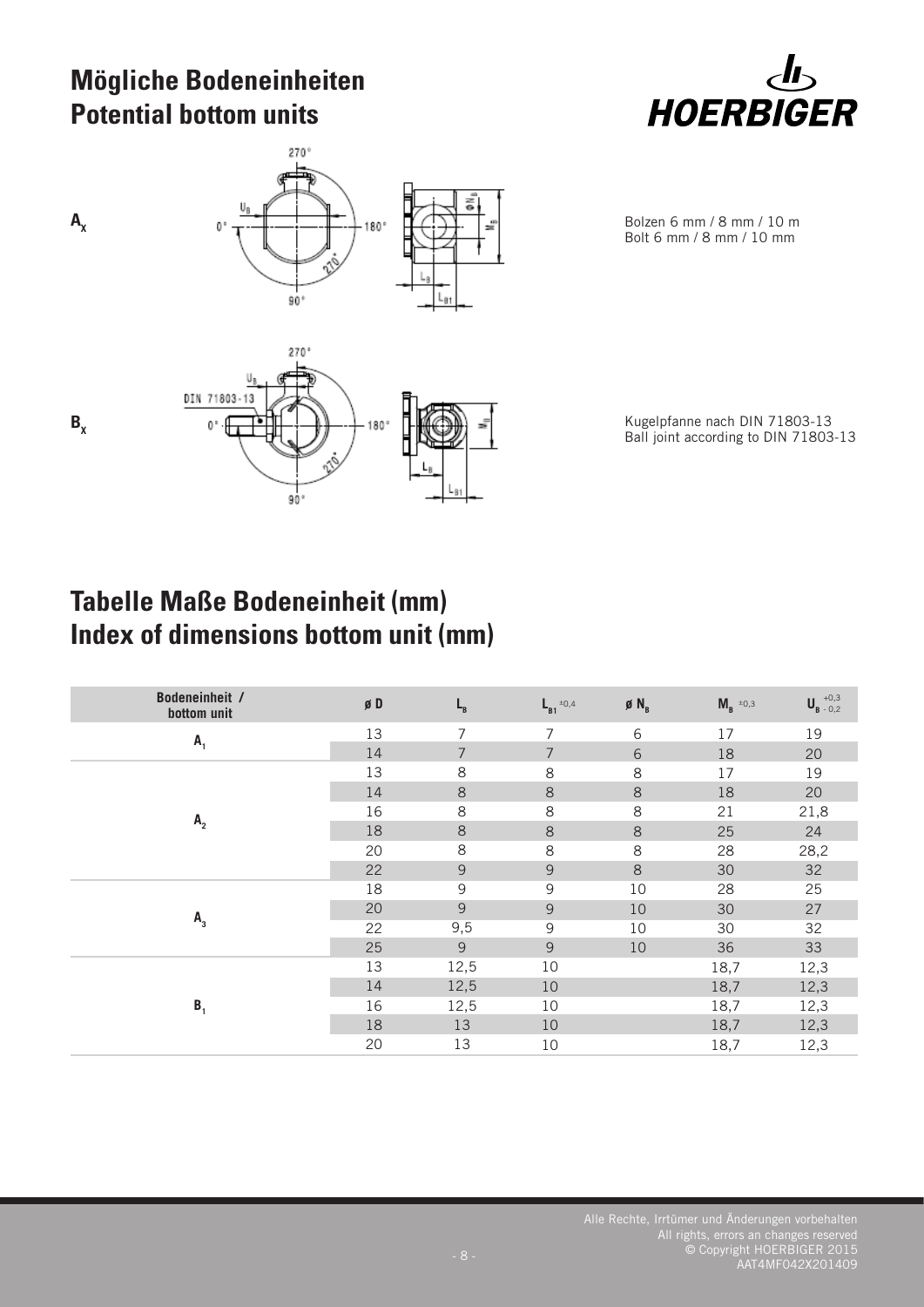### **Mögliche Stangenköpfe Potential rod heads**



Bolzen 6 mm / 8 mm / 10 m Bolt 6 mm / 8 mm / 10 mm

Kugelpfanne nach DIN 71803-13 Ball joint according to DIN 71803-13

Gabel 8mm / 12 mm Fork 8mm / 12 mm

### **Tabelle Maße Stangenkopf (mm) Index of dimensions rod head (mm)**

| Stangenkopf /<br>rod head       | ød             | $\mathsf{L}_{\mathsf{k}}$ | $\mathbf{L_{K1}}^{\pm 0.5}$ | $\emptyset$ N <sub>K</sub>         | $M_{K}$ <sup><math>\pm 0.3</math></sup> | $\boldsymbol{\mathsf{U}}_{\boldsymbol{\mathsf{K}}\, -\, 0,5}^{\, +0,3}$ | $\bm{V_{K}}$ $^{+0,4}_{-0,2}$ |
|---------------------------------|----------------|---------------------------|-----------------------------|------------------------------------|-----------------------------------------|-------------------------------------------------------------------------|-------------------------------|
| ${\bf A}^{\phantom{\dagger}}_1$ | $\,8\,$        | 22,5                      | 9                           | $6$ ****                           | 18                                      | 14                                                                      |                               |
|                                 | 9              | 22,5                      | 9                           | $6$ *E11                           | 18                                      | 14                                                                      |                               |
|                                 | 9              | 19,5                      | 9                           | $8$ <sup><math>\pm</math>E11</sup> | 18                                      | 14                                                                      |                               |
| $\mathsf{A}_{2}$                | 10             | 24,5                      | 9                           | $8$ * Ell                          | 18                                      | 14                                                                      |                               |
|                                 | 12             | 24,5                      | 9                           | $8$ * E11                          | 18                                      | 14                                                                      |                               |
|                                 | 10             | 24,5                      | $\overline{9}$              | $10$ $^{\pm \text{\tiny{E11}}}$    | 18                                      | 14                                                                      |                               |
| $A_{3}$                         | 12             | 24,5                      | 9                           | $10$ $^{\mbox{\tiny{EII}}}$        | 18                                      | 14                                                                      |                               |
|                                 | $\,8\,$        | 23,9                      | 10                          |                                    | 18,7                                    | 12,3                                                                    |                               |
|                                 | $\overline{9}$ | 22,7                      | 10                          |                                    | 18,7                                    | 12,3                                                                    |                               |
| $B_1$                           | 10             | 24,9                      | 10                          |                                    | 18,7                                    | 12,3                                                                    |                               |
|                                 | 12             | 24,9                      | 10                          |                                    | 18,7                                    | 12,3                                                                    |                               |
| $\mathbf{C}_1$                  | $\,8\,$        | 25,4                      | $\overline{7}$              | $6$ <sup>±H9</sup>                 | 12                                      | 12                                                                      | $6\,$                         |
|                                 | $\mathsf 9$    | 25,1                      | 7                           | $6$ $\pm$ H9                       | 12                                      | 12                                                                      | 6                             |
|                                 | $\overline{9}$ | 31,9                      | 10                          | $8$ ***                            | 16                                      | 16                                                                      | $\,8\,$                       |
| $\mathbf{C}_{_2}$               | 10             | 31,9                      | 10                          | $8$ ***                            | 16                                      | 16                                                                      | 8                             |
|                                 | 12             | 36,7                      | 13                          | $10$ $\pm 19$                      | 20                                      | 20                                                                      | $\,8\,$                       |
| $\mathbf{C}_3$                  | 10             | 38                        | 13                          | $12$ $\text{H}$                    | 20                                      | 20                                                                      | 10                            |
|                                 | 12             | 38                        | 13                          | $12$ $\pm 19$                      | 20                                      | 20                                                                      | 10                            |

Die Ausrichtung des Stangenkopfes ist bei der Auslieferung frei und kann bei Montage in jede beliebige Position gedreht werden.

The position of the rod head is variable and can be turned to any favored assembly bracket.

Alle Rechte, Irrtümer und Änderungen vorbehalten All rights, errors an changes reserved © Copyright HOERBIGER 2015 AAT4MF042X201409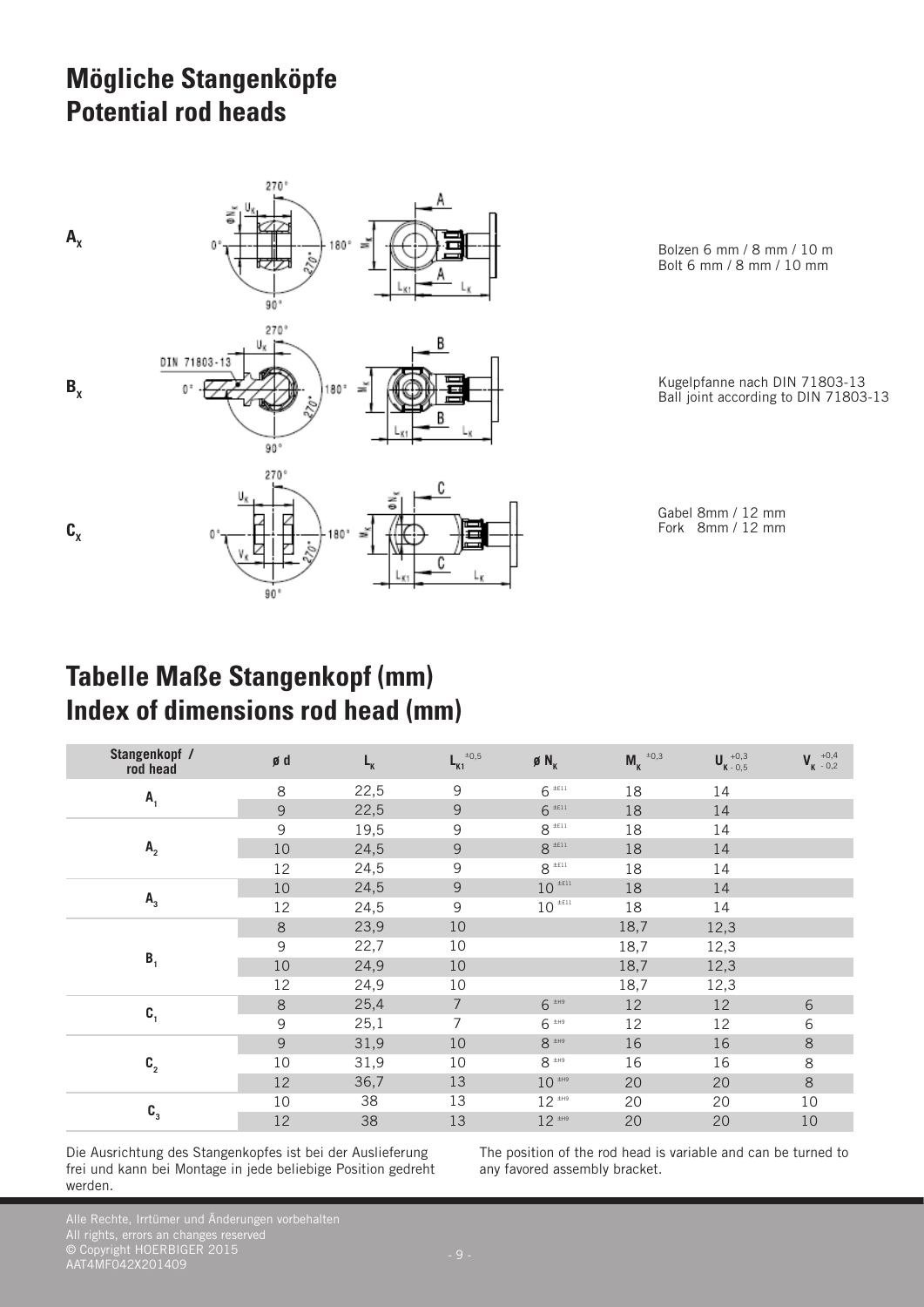### **Bestellschlüssel Order Code**



### **Ausführung / Dimensions**

| <b>Linearzylinder LA</b><br>Linear cylinder LA                    | L | $\overline{A}$ |                |                |          |                |   |                 |    |                         |   |   |    |   |
|-------------------------------------------------------------------|---|----------------|----------------|----------------|----------|----------------|---|-----------------|----|-------------------------|---|---|----|---|
| Kolbendurchmesser / Piston diameter                               |   |                |                |                |          |                |   |                 |    |                         |   |   |    |   |
| $\varnothing$ 13 mm                                               |   |                | 1              | 3              |          |                |   |                 |    |                         |   |   |    |   |
| $\varnothing$ 14 mm                                               |   |                | 1              | 4              |          |                |   |                 |    |                         |   |   |    |   |
| $\varnothing$ 16 mm                                               |   |                | 1              | 6              |          |                |   |                 |    |                         |   |   |    |   |
| $\varnothing$ 18 mm                                               |   |                | 1              | 8              |          |                |   |                 |    |                         |   |   |    |   |
| ø 20 mm                                                           |   |                | $\overline{2}$ | 0              |          |                |   |                 |    |                         |   |   |    |   |
| ø 22 mm                                                           |   |                | $\overline{2}$ | $\overline{2}$ |          |                |   |                 |    |                         |   |   |    |   |
| ø 25 mm                                                           |   |                | $\overline{2}$ | 5              |          |                |   |                 |    |                         |   |   |    |   |
| Stangendurchmesser / Rod diameter                                 |   |                |                |                |          |                |   |                 |    |                         |   |   |    |   |
| $\emptyset$ 8 mm                                                  |   |                |                | ٠              | $\bf{0}$ | 8              |   |                 |    |                         |   |   |    |   |
| $\emptyset$ 9 mm                                                  |   |                |                |                | $\bf{0}$ | 9              |   |                 |    |                         |   |   |    |   |
| $\varnothing$ 10 mm                                               |   |                |                |                |          | $\mathbf 0$    |   |                 |    |                         |   |   |    |   |
| $\varnothing$ 12 mm                                               |   |                |                |                |          | $\overline{2}$ |   |                 |    |                         |   |   |    |   |
| Hub, in mm / Stroke, in mm                                        |   |                |                |                |          |                |   |                 |    |                         |   |   |    |   |
| z.B. Hub 50 mm / e.g. stroke 50 mm                                |   |                |                |                |          |                | 0 | $5\phantom{.0}$ | 0, | $\overline{\mathbf{0}}$ |   |   |    |   |
| Kolbenstangenüberlänge / Rod excess lenght<br>z.B. / e.g. 25,5 mm |   |                |                |                |          |                |   |                 |    |                         | 0 | 2 | 5, | 5 |

### **Ausstattung / Conditions**

| <b>Linearzylinder LA</b><br>Linear cylinder LA                                                                                                                                                             |                  |                               |                |   |               |             |                                 |                                                           |              |    |   |
|------------------------------------------------------------------------------------------------------------------------------------------------------------------------------------------------------------|------------------|-------------------------------|----------------|---|---------------|-------------|---------------------------------|-----------------------------------------------------------|--------------|----|---|
| <b>Bodeneinheit / bottom unit</b><br>Bolzen / Bolt 6 mm<br>Bolzen / Bolt 8 mm<br>Bolzen / Bolt 10 mm<br>Kugelpfanne / Ball joint DIN 71803-13                                                              | A<br>A<br>A<br>B | 1<br>$\overline{2}$<br>3<br>1 |                |   |               |             |                                 |                                                           |              |    |   |
| Montagewinkel Bodeneinheit / Assembly bracket bottom unit<br>z.B. / e.g. 280 °C                                                                                                                            |                  |                               | $\overline{2}$ | 8 | $\mathbf{0},$ | $\mathbf 0$ |                                 |                                                           |              |    |   |
| <b>Stangenkopf / Rod head</b><br>Bolzen / Bolt 6 mm<br>Bolzen / Bolt 8 mm<br>Bolzen / Bolt 10 mm<br>Kugelpfanne / Ball joint DIN 71803-13<br>Gabel / Fork 8 mm<br>Gabel / Fork 10 mm<br>Gabel / Fork 12 mm |                  |                               |                |   |               | ä,          | A<br>A<br>A<br>B<br>C<br>C<br>C | 1<br>$\overline{2}$<br>3<br>1<br>$\overline{2}$<br>3<br>4 |              |    |   |
| Montagewinkel Stangenkopf / Assembly bracket rod head<br>z.B. / e.g. 125,3 °C                                                                                                                              |                  |                               |                |   |               |             |                                 |                                                           | $\mathbf{2}$ | 5, | 3 |

Die hier gemachten Angaben sind typische Werte; sie sind keine zugesicherten Eigenschaften im Rechtssinne. Technische Änderungen und Irrtümer vorbehalten.

The statements made here are typical values and are not guaranteed characteristics in the legal sense. Technical modifications may be undertaken. We do not accept liability for any errors.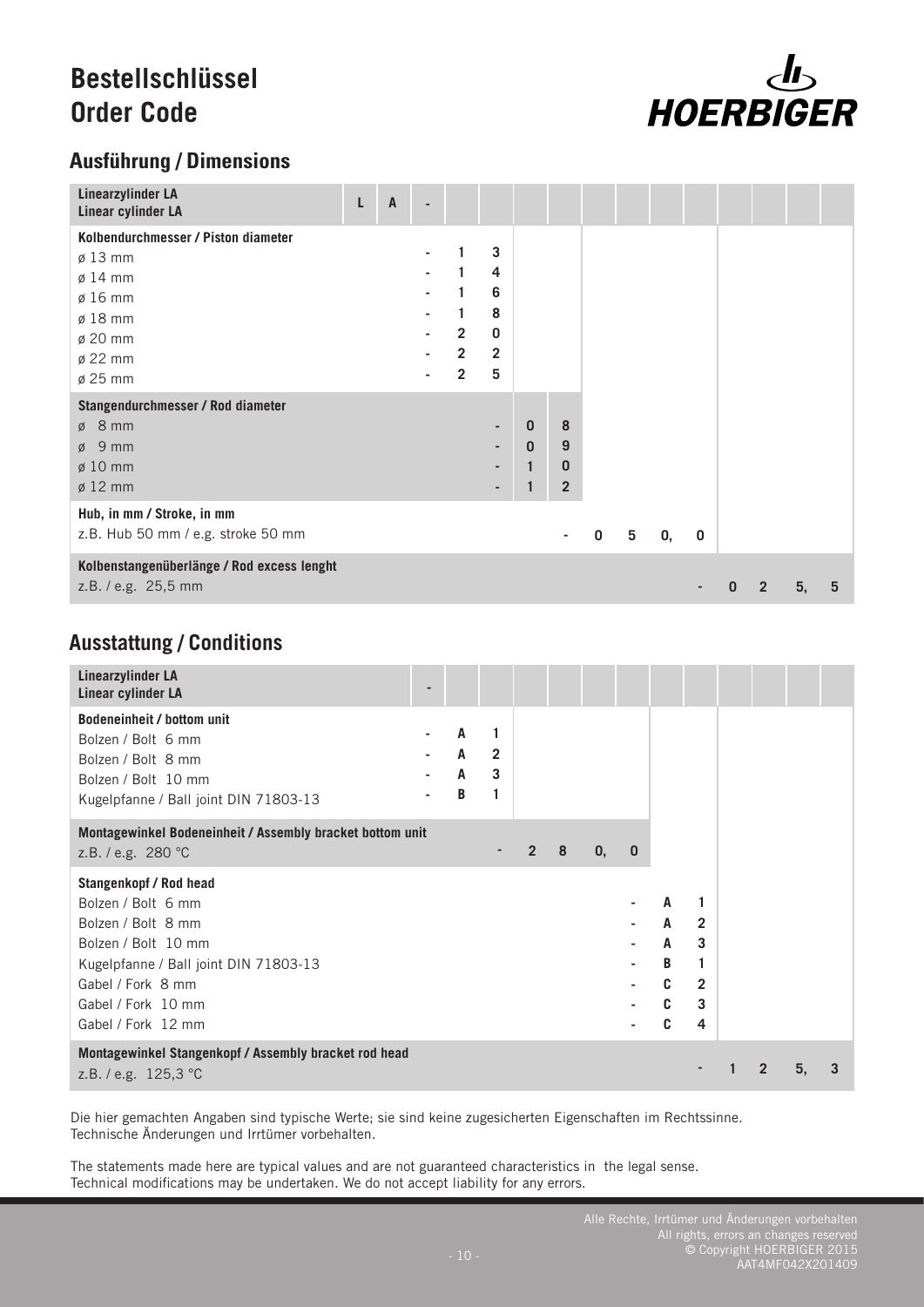

Technische Daten und Darstellungen

Die technischen Daten und Abbildungen sind mit großer Sorgfalt und nach bestem Wissen zusammengestellt. Für die Aktualität, Richtigkeit und Vollständigkeit der Angaben können wir keine Gewährleistung übernehmen.

Der Inhalt dieses Katalogs gilt nicht als Angebot im rechtlichen Sinn. Maßgeblich für den Vertragsabschluss ist eine schriftliche Auftragsbestätigung von HOERBIGER, die ausschließlich zu den jeweils aktuellen Allgemeinen HOERBIGER Verkaufs- und Lieferbedingungen erfolgt. Diese erhalten Sie über unseren Vertrieb oder auf unserer Homepage unter: www.hoerbiger.com.

Die in allgemeinen Produktbeschreibungen, HOERBIGER Katalogen, Broschüren und Preislisten jeder Form enthaltenen Angaben und Informationen wie Abbildungen, Zeichnungen, Beschreibungen, Maße, Gewichte, Werkstoffe, technische und sonstige Leistungen sowie die beschriebenen Produkte und Dienstleistungen stehen unter einem Änderungsvorbehalt und können ohne vorherige Ankündigung von HOERBIGER jederzeit geändert oder aktualisiert werden. Sie sind nur soweit verbindlich, als der Vertrag oder die Auftragsbestätigung ausdrücklich auf sie Bezug nimmt. Geringe Abweichungen von solchen produktbeschreibenden Angaben gelten als genehmigt und berühren nicht die Erfüllung von Verträgen, sofern sie für den Kunden zumutbar sind.

Dieser Katalog enthält keinerlei Garantien, Eigenschaftszusicherungen oder Beschaffenheitsvereinbarungen von HOERBIGER für die dargestellten Produkte, weder ausdrücklich noch stillschweigend, auch nicht hinsichtlich der Verfügbarkeit der Produkte, Gebrauchstauglichkeit oder bezüglich deren Eignung für einen bestimmten Zweck.

Soweit rechtlich zulässig, ist eine Haftung von HOERBIGER für unmittelbare oder mittelbare Schäden, Folgeschäden, Forderungen gleich welcher Art und aus welchem Rechtsgrund, die durch die Verwendung der in diesem Katalog enthaltenen Informationen entstanden sind, ausgeschlossen. Der Haftungsausschluss gilt nicht bei Arglist, Vorsatz oder grober Fahrlässigkeit, bei Verletzung von Körper, Gesundheit oder Leben oder wenn eine unbegrenzte Haftung nach dem Gesetz zwingend vorgeschrieben ist.

#### Warenzeichen, Urheberrecht und Vervielfältigung

Die Darstellung von gewerblichen Schutzrechten wie Marken, Logos, eingetragene Warenzeichen oder Patente in diesem Katalog beinhaltet nicht die Einräumung von Lizenzen oder Nutzungsrechten. Ohne eine ausdrückliche schriftliche Einwilligung von HOERBIGER ist ihre Nutzung nicht gestattet. Sämtlicher Inhalt in diesem Katalog ist geistiges Eigentum von HOERBIGER. Im Sinne des Urheberrechts ist jede widerrechtliche Verwendung geistigen Eigentums, auch auszugsweise, verboten. Nachdruck, Vervielfältigung und Übersetzung (auch auszugsweise) sind nur mit vorheriger schriftlicher Zustimmung von HOERBIGER gestattet.

#### Technical data and illustrations

The technical data and figures were compiled with great care and to the best of our knowledge. HOERBIGER accepts no liability for the currentness, correctness and completeness of this information.

The content of this catalog shall not be construed as a quotation in the legal sense. A written order confirmation from HOERBIGER, which is provided exclusively subject to HOERBIGER's General Sales and Delivery Terms and Conditions, shall be decisive for the execution of the contract. You can obtain these from our Sales Department or from our website at: www.hoerbiger.com.

The data and information, such as figures, drawings, descriptions, dimensions, weights, materials, technical and other deliverables contained in general product descriptions, HOERBIGER catalogs, brochures and price lists in any form, as well as the described products and services are subject to change and may be amended or updated at any time without prior announcement by HOERBIGER. They are binding only to the extent that they are expressly referenced in the contract or the order confirmation. Minor deviations from such product-describing information shall be deemed accepted and do not affect the performance of contracts, to the extent they are within reason for the customer.

This catalog contains no express or implied guarantees, warranted qualities, or representations and warranties whatsoever on the part of HOERBIGER for the represented products, also with regard to the availability of the products, serviceability or with reference to whose applicability for a specific aim.

To the extent it is allowed by law, any liability on the part of HOERBIGER is hereby excluded for direct or indirect damage, consequential damage, claims regardless of type and on whatever legal grounds, which are caused by the use of information contained in this catalog. The liability disclaimer shall not apply to deceit, intent or gross negligence, injury to life, limb or health, or where unlimited liability is prescribed by law.

#### Trademark, copyright and duplication

The representation of industrial property rights such as brands, logos, registered trademarks or patents in this catalog shall not be construed to include the granting of licenses or rights of use. Their use is not permitted without the express written consent of HOERBIGER. The entire content of this catalog is the intellectual property of HOERBIGER. As defined by copyright, any unlawful use of intellectual property, including in extracts, is prohibited. Any full or partial reproduction, duplication or translation is only permitted with the prior written consent of HOERBIGER.